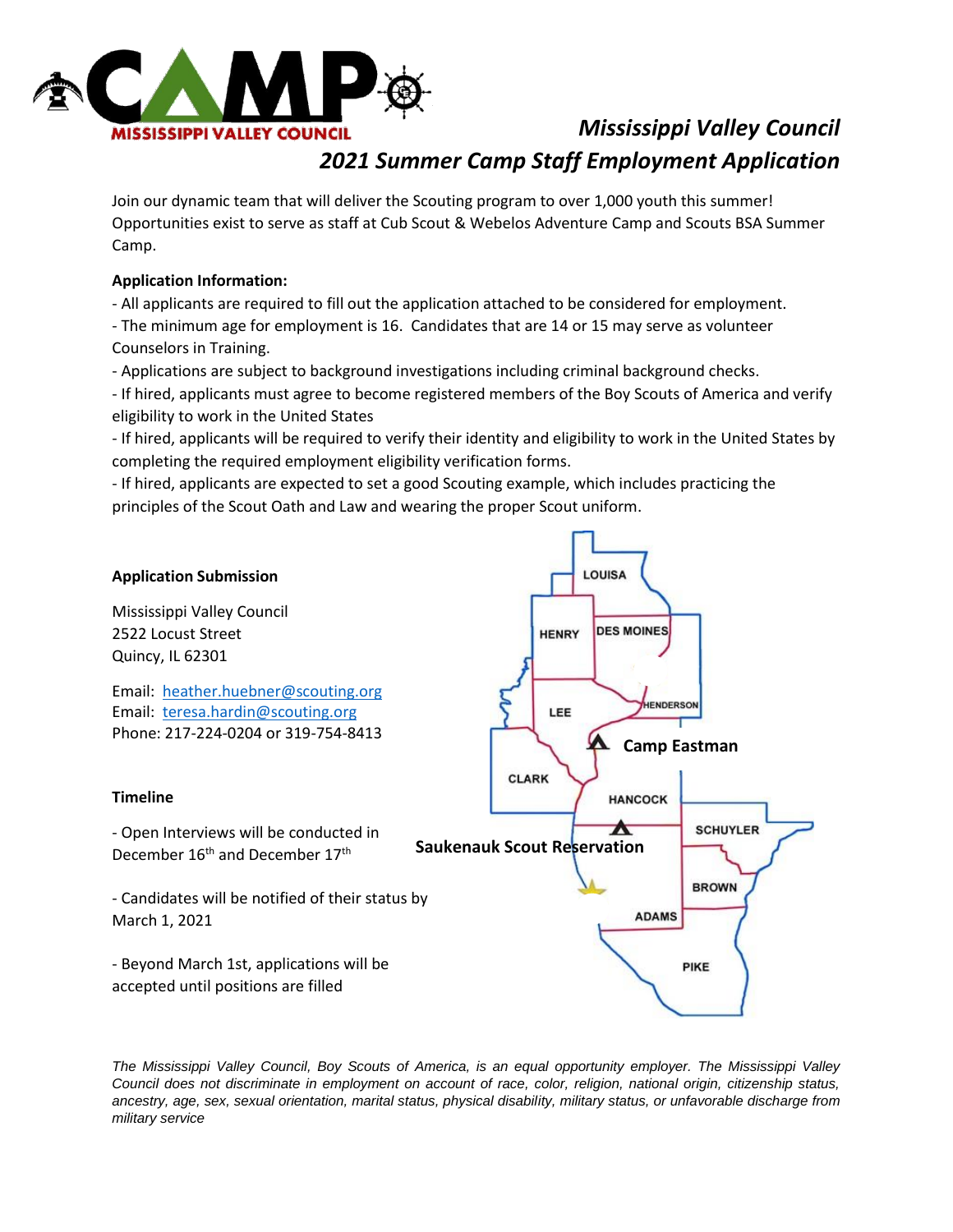

## *Mississippi Valley Council*

*Summer Camp Staff Employment Application*

| Applying for (check all that apply):             |                                                                                                      |
|--------------------------------------------------|------------------------------------------------------------------------------------------------------|
|                                                  | Full Summer Employment   Cub Scout Camp     Webelos Camp  <br>Scout BSA Camp                         |
|                                                  |                                                                                                      |
|                                                  |                                                                                                      |
|                                                  |                                                                                                      |
|                                                  |                                                                                                      |
|                                                  | Age as of June $1^{st}$ : $\boxed{14-15}$ $16-17$ $\boxed{18-20}$ $21+$ Shirt Size: S M L XL 2XL 3XL |
| Have you worked on Summer Camp Staff previously? | Yes     $No$ Year(s): ________________                                                               |

#### **Indicate your top three position choices:**

| <b>Age 21+ Positions</b>     | Age $18 - 20$ Positions          | Age $16 - 17$ Positions           |  |
|------------------------------|----------------------------------|-----------------------------------|--|
| Camp Director (25)           | <b>Adult Volunteer Staff</b>     | <b>Aquatics Staff</b>             |  |
| Program Director             | <b>Archery Director</b>          | <b>Boating Staff</b>              |  |
| <b>Business Manager</b>      | <b>Assistant Cook</b>            | Dining Hall Steward               |  |
| C.O.P.E. & Climbing Director | <b>Camp Commissioner</b>         | Kitchen Staff                     |  |
| <b>Head Cook</b>             | C.O.P.E. & Climbing Staff        | Nature Staff                      |  |
|                              | <b>Health Officer</b>            | <b>Shooting Sports Staff</b>      |  |
|                              | S.T.E.M./Nature Director         | S.T.E.M./Nature Staff             |  |
|                              | <b>Provisional Camping Staff</b> | 1 <sup>st</sup> Year Camper Staff |  |
|                              | R.C. Car Director                |                                   |  |
|                              | <b>Scoutcraft Director</b>       |                                   |  |
|                              | 1st Year Camper Director         | Age $14 - 15$ Position            |  |
|                              | <b>Trading Post Manager</b>      | <b>Counselor in Training</b>      |  |

\_\_\_\_\_\_\_\_\_\_\_\_\_\_\_\_\_\_\_\_\_\_\_\_\_\_\_\_\_\_\_\_\_\_\_\_\_\_\_\_\_\_\_\_\_\_\_\_\_\_\_\_\_\_\_\_\_\_\_\_\_\_\_\_\_\_\_\_\_\_\_\_\_\_\_\_\_\_\_\_\_\_\_\_\_

\_\_\_\_\_\_\_\_\_\_\_\_\_\_\_\_\_\_\_\_\_\_\_\_\_\_\_\_\_\_\_\_\_\_\_\_\_\_\_\_\_\_\_\_\_\_\_\_\_\_\_\_\_\_\_\_\_\_\_\_\_\_\_\_\_\_\_\_\_\_\_\_\_\_\_\_\_\_\_\_\_\_\_\_\_

\_\_\_\_\_\_\_\_\_\_\_\_\_\_\_\_\_\_\_\_\_\_\_\_\_\_\_\_\_\_\_\_\_\_\_\_\_\_\_\_\_\_\_\_\_\_\_\_\_\_\_\_\_\_\_\_\_\_\_\_\_\_\_\_\_\_\_\_\_\_\_\_\_\_\_\_\_\_\_\_\_\_\_\_\_

\_\_\_\_\_\_\_\_\_\_\_\_\_\_\_\_\_\_\_\_\_\_\_\_\_\_\_\_\_\_\_\_\_\_\_\_\_\_\_\_\_\_\_\_\_\_\_\_\_\_\_\_\_\_\_\_\_\_\_\_\_\_\_\_\_\_\_\_\_\_\_\_\_\_\_\_\_\_\_\_\_\_\_\_

\_\_\_\_\_\_\_\_\_\_\_\_\_\_\_\_\_\_\_\_\_\_\_\_\_\_\_\_\_\_\_\_\_\_\_\_\_\_\_\_\_\_\_\_\_\_\_\_\_\_\_\_\_\_\_\_\_\_\_\_\_\_\_\_\_\_\_\_\_\_\_\_\_\_\_\_\_\_\_\_\_\_\_\_\_

Briefly describe your experience for the position for which you are applying:

|  |  |  |  | Why do you wish to serve on Summer Camp Staff: |
|--|--|--|--|------------------------------------------------|
|--|--|--|--|------------------------------------------------|

### **Special Training:**

Do you hold any certifications (Lifeguard, EMT, CPR/First Aid, National Camp School, etc.)

Hobbies or Special Interests: **with a set of the set of the set of the set of the set of the set of the set of the set of the set of the set of the set of the set of the set of the set of the set of the set of the set of t**